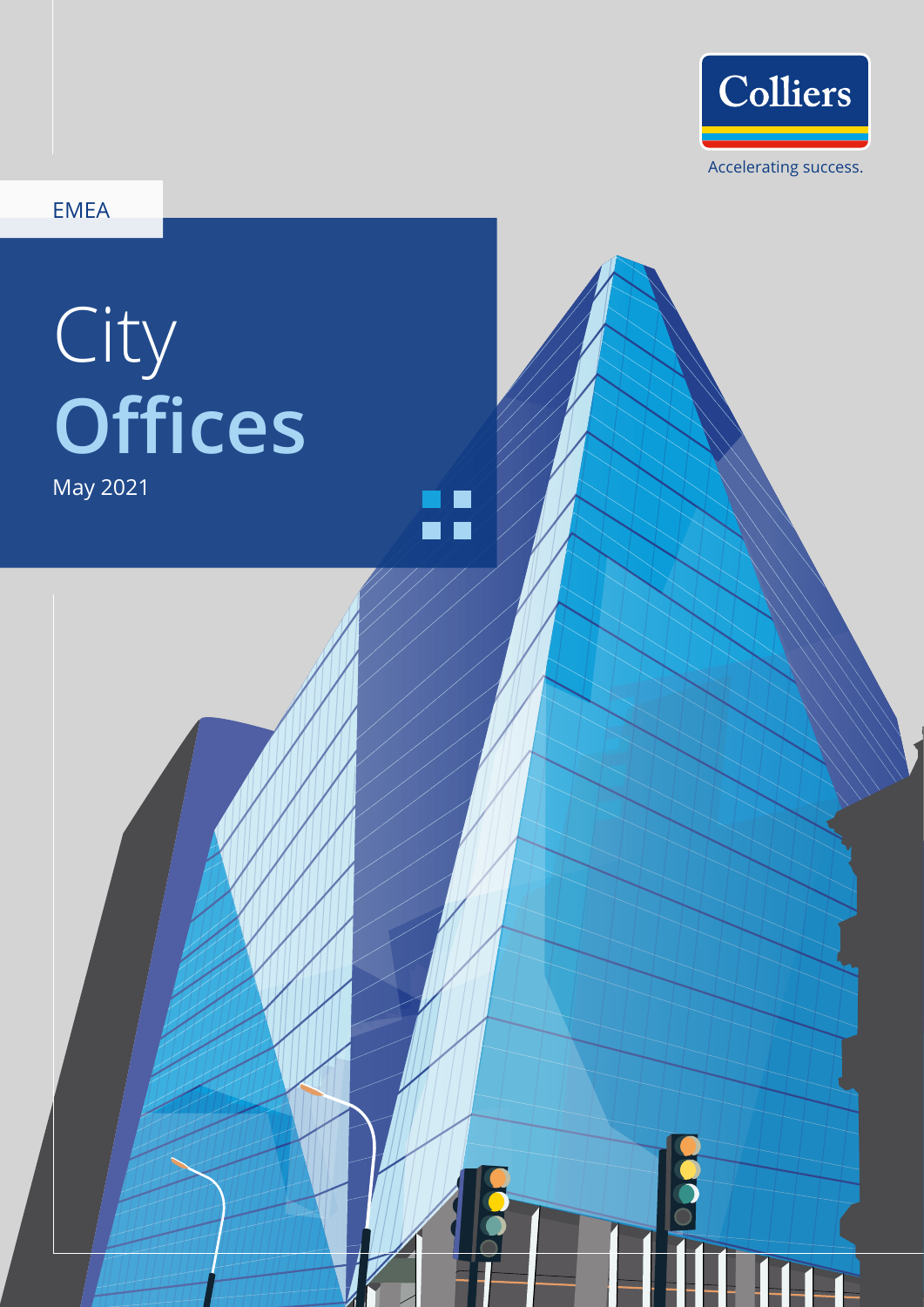**GDP recovery is on for 2021** but has been pushed back by a third wave, with Q1 GDP set to be marginally negative. GDP growth forecasts for 2021 across **the EEA30 is set to reach just below +1%**, so getting back to par will not be reached until late 2022, where growth is expected to reach around +4.4%. However, momentum is expected to build from Q2 2021 onwards as inoculation rates improve.

**Vaccination roll-out is picking up speed, with around 25% of national populations inoculated** (with at least one jab), meaning those most at risk have been vaccinated. However, this masks a divergent range of inoculation rates with Israel and the UK significantly ahead with 60%+ and 48% of their respective populations treated, compared to only around 10% in Latvia, Bulgaria and Russia.

**Employment growth looks weak in 2021**, supported by extended fiscal support. **Only 0.02% growth in employment is forecast for 2021**, with growth not expected to pick up until 2022. **Public services, tech, financial-focused, health and life sciences sectors are the most stable and recovering quickest**, and this is feeding through into city take-up levels.

Despite the economic drawbacks of Q1, **take-up has maintained the momentum** in activity witnessed at the end of 2020, particularly in locations bolstered by the lifting of restrictions and clearer signs of economic recovery. Markets with the most encouraging 12-month rolling take-up volumes in Q1 have been Cologne (+21.3%), Barcelona (+18.3%) and Bratislava (+18.1%). Further confidence is echoed in the number of transactions in the largersized deal brackets with the level of pre-letting activity also remaining strong. **This growth in take-up is not universal, however, so the** 

**re-gearing or extension of existing leases continues to dominate takeup activity across EMEA.** 

Further confidence is echoed in the level of pre-let agreements signed. Increasing numbers of **requirements are in motion to secure the "bestin-class" product**, with Grade A space needing to fulfil an expanded list of 'post-COVID' and ESG criteria. Many of these enquiries are being fielded years in advance of projects completing, highlighting a growing bifurcation between the availability and performance of Grade A and non-Grade A space.

**Despite "grey-vacancy" rising in 2020, it is slowly plateauing**, with many markets seeing drop-offs of around 5-15% q/q. Equally, occupiers have taken advantage of this "readyfor-occupation" space. London alone absorbed saw 150,000 sq ft of greyspace absorbed in Q1.

**Market vacancy** may have been on the rise generally, but some markets have seen a reduction in vacancy levels during Q1, notably Manchester (-66bps), Riga (-94bps), Cologne (-16bps) and Vienna (-30bps). Cologne's -16bps contraction in vacancy mirrored a +13% increase in take-up q/q - fuelled by three large Public Sector deals. Overall, vacancy has remained below 10%, and thus below post-GFC levels. Although the expectation is for vacancy to rise slightly in the year ahead, further growth in take-up and delays or even reductions to active pipelines will mean that further rises in vacancy will be short-lived.

**During Q1, prime headline rents have held firm**, with 83% of markets recording stable prime rent conditions by Q1-end. Even markets reporting rents for secondary space have registered growing stability, with 79% now reporting stable secondary rental levels. However,

this is counterbalanced by high levels of incentives, although incentives levels have also started to plateau. We expect to see net rental values of second-hand stock come under downward pressure.

Looking ahead, it is notable that **the 12-month outlook for occupier conditions have shifted significantly** as of end-Q1. The expectation is that **landlordfavourable markets' share will diminish to just 8% in 12 months' time - their lowest share in our index to date.** 2021 represents a significant window of opportunity for occupiers to act upon incentivised market conditions before the new cycle kicks.

As a two-tier market becomes more evident, we expect to see many innovative examples of obsolete office space being re-positioned and/ or re-purposed as many landlords are reluctant or unable to refit/refurb existing stock under current market conditions. This will become part and parcel of the rebalancing of cities, as they work towards a more sustainable and ESG conscious future.

# **Key Trends**

### **Key Metrics In Major EMEA Cities: Q1 2021**

Source: Colliers

|                          | Take-up               | Take-up           | Vacancy        | Vacancy            | Vacancy           | Prime rent                                                                                                                                                                  | Prime rent       | Prime rent        |
|--------------------------|-----------------------|-------------------|----------------|--------------------|-------------------|-----------------------------------------------------------------------------------------------------------------------------------------------------------------------------|------------------|-------------------|
| <b>CITY</b>              | 12M rolling<br>[sq m] | 12M change<br>[%] | Current<br>[%] | 6M change<br>[bps] | 6M outlook        | Current<br>$[\text{\ensuremath{\mathsf{f}}\xspace}/\text{\ensuremath{\mathsf{sq}}}\xspace\text{\textsf{m}}/\text{\ensuremath{\mathsf{m}}}\xspace\text{\textsf{th}}\xspace]$ | 6M change<br>[%] | 6M outlook        |
| <b>Abu Dhabi</b>         | n/a                   | n/a               | 45.0           | $\overline{0}$     |                   | 22.0                                                                                                                                                                        | $-3.7$           |                   |
| Amsterdam                | 203                   | $-12.4%$          | 7.0            | 78                 |                   | 38.8                                                                                                                                                                        | 7.5              |                   |
| <b>Berlin</b>            | 823                   | 9.6%              | 2.0            | 59                 |                   | 41.8                                                                                                                                                                        | 4.8              |                   |
| <b>Birmingham</b>        | 22                    | $-55.5%$          | 9.4            | 87                 |                   | 36.3                                                                                                                                                                        | 0.0              |                   |
| <b>Bucharest</b>         | 207                   | $-3.3%$           | 14.3           | 300                |                   | 18.0                                                                                                                                                                        | 0.0              |                   |
| <b>Budapest</b>          | 328                   | $-1.4%$           | 9.0            | 90                 |                   | 23.0                                                                                                                                                                        | 0.0              |                   |
| Copenhagen               | n/a                   | n/a               | 9.2            | $\overline{0}$     | $\leftrightarrow$ | 23.5                                                                                                                                                                        | 2.4              |                   |
| <b>Dubai</b>             | n/a                   | n/a               | 40.0           | $\overline{0}$     | $\leftrightarrow$ | 33.6                                                                                                                                                                        | $-6.0$           |                   |
| <b>Dublin</b>            | 65                    | $-60.8%$          | 10.5           | 200                |                   | 55.8                                                                                                                                                                        | 0.0              |                   |
| Frankfurt                | 340                   | 3.2%              | 7.2            | $-50$              |                   | 45.0                                                                                                                                                                        | $-1.1$           |                   |
| Istanbul                 | 111                   | 4.7%              | 29.9           | 57                 |                   | 28.1                                                                                                                                                                        | $-5.7$           |                   |
| <b>London - City</b>     | 238                   | $-10.0%$          | 8.7            | 270                |                   | 76.2                                                                                                                                                                        | 0.0              |                   |
| <b>London - West End</b> | 160                   | $-25.4%$          | 6.9            | 161                |                   | 126.1                                                                                                                                                                       | 0.0              |                   |
| <b>Madrid</b>            | 272                   | $-13.7%$          | 10.5           | 150                |                   | 34.0                                                                                                                                                                        | $-2.9$           |                   |
| <b>Milan</b>             | 246                   | $-12.9%$          | 9.4            | 20                 |                   | 49.2                                                                                                                                                                        | 0.0              |                   |
| <b>Moscow</b>            | 1,260                 | 1.4%              | 8.5            | 124                | $\leftrightarrow$ | 63.9                                                                                                                                                                        | 0.0              |                   |
| <b>Munich</b>            | 482                   | $-14.2%$          | 4.0            | 86                 |                   | 40.0                                                                                                                                                                        | $-1.2$           |                   |
| <b>Paris</b>             | 1,051                 | $-13.0%$          | $7.7\,$        | 130                | ↑                 | 75.0                                                                                                                                                                        | 3.4              | $\leftrightarrow$ |
| Prague                   | 354                   | 6.2%              | 7.6            | 62                 | $\leftrightarrow$ | 22.5                                                                                                                                                                        | $-2.2$           | $\leftrightarrow$ |
| Stockholm                | n/a                   | n/a               | 6.0            | 25                 | $\leftrightarrow$ | 61.0                                                                                                                                                                        | $-1.3$           | $\leftrightarrow$ |
| <b>Vienna</b>            | 205                   | 13.3%             | 3.9            | $-50$              |                   | 28.0                                                                                                                                                                        | 0.0              | $\leftrightarrow$ |
| <b>Warsaw</b>            | 579                   | $-4.9%$           | 11.4           | 180                |                   | 24.5                                                                                                                                                                        | $-2.0$           |                   |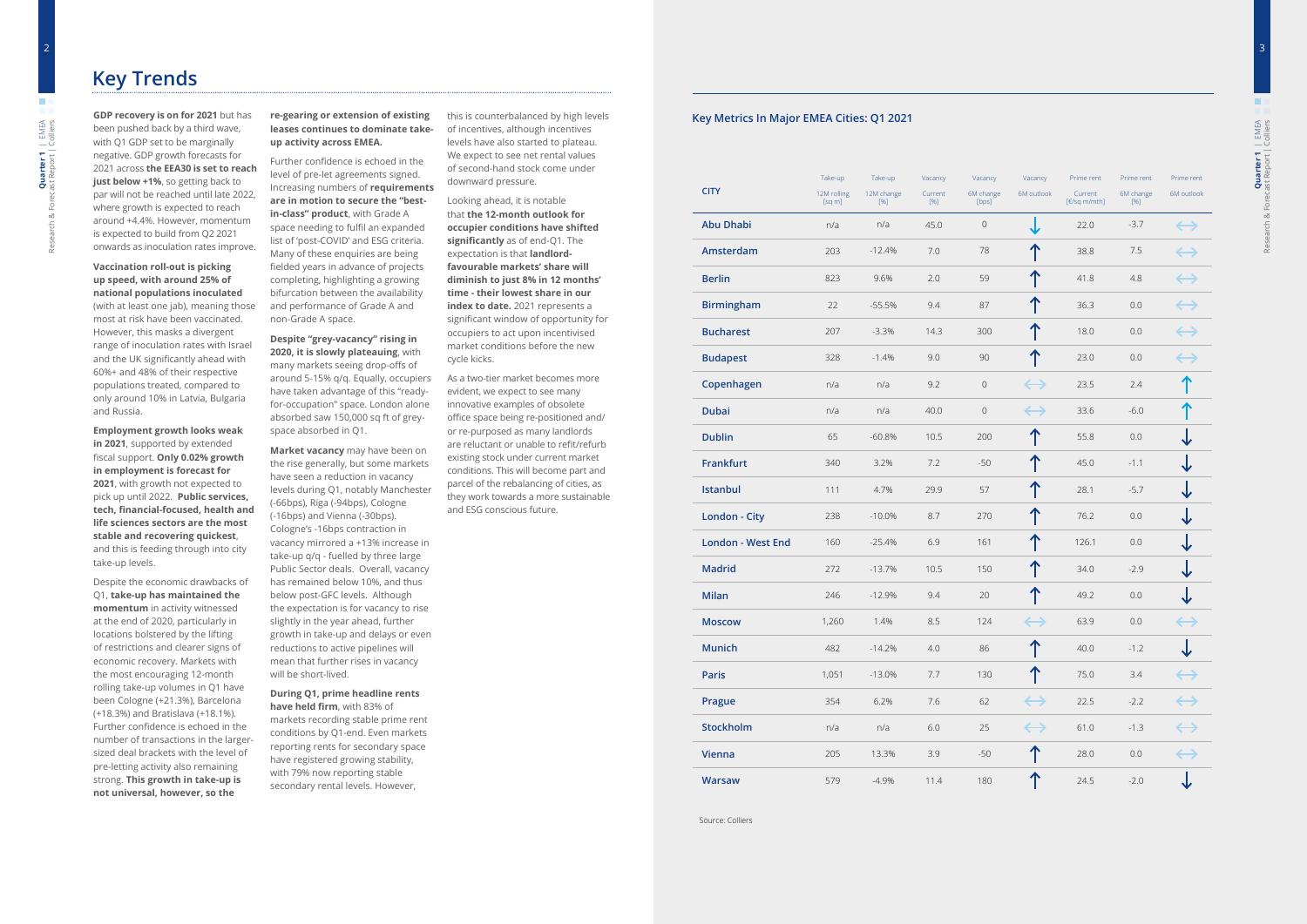**Figure 1:** Administered COVID-19 vaccines, % of population, May 5<sup>th</sup> 2021.

Sources: Colliers, Oxford Economics, ourworldindata.org

Sources: Colliers, Oxford Economics

4

### **Figure 2:** Country GDP & employment forecast 2021, as at December 2020

### **Figure 3:** Country GDP & employment forecast 2021, as at March 2021



Bubble size represents unemployment rate (\*ILO Unemployment rate definition).

Employment growth, % y/y

GDP growth, % y/y





Bubble size represents unemployment rate (\*ILO Unemployment rate definition).

### **Economy**

While GDP for the EEA30 fell by -5.8% in 2020 (y/y), 2021 will see some early signs of recovery with GDP forecasted to reach just shy of +1%, before fully returning to pre-COVID economic levels in late 2022 - where GDP is forecasted to reach +4.4%, y/y. Risks to achieving these forecasts remain high, with some major European economies still in, or re-entering, restrictive lockdowns. Despite a momentary relaxation of restrictions in Q1, the "third wave" of COVID could mean the GDP growth is at best flat, if not slightly negative at -0.5% q/q.

Despite the Q1 setback, sentiment indicators are gaining positive momentum. Composite PMI rose to its highest level over the past eight months in March, crossing into expansionary territory. This reinforces the positive recovery outlook of Q2 and points to stronger growth again in Q3, as vaccination rollouts inoculate larger proportions of the EEA30 population, not just those at high-risk.

## **COVID-19 vaccination programme**

Despite the mishaps and political posturing, the region has progressed with the vaccination rollout, with inoculation figures hitting around the 25% mark, on average, by the end of the quarter.

By April 17th, the best performers in terms of the vaccination roll-out were Israel, having immunised over 60% of the population, and the UK having inoculated around 48% of the nation, and the majority of those at highest risk.

Challenges concerning the quality and risk of side-effects of certain vaccines have impacted the ease and speed of rollout for other countries, in addition to delays in the distribution of vaccines. Spain and Italy have limited the use of the AstraZeneca vaccine to people aged above 60, while France and Germany also restricted using the shot for the over-55s and over-60s, respectively. This has reduced the inoculation rate of these larger economies, although

Spain is performing better than others. Croatia, Russia,. Latvia and Bulgaria are proving to be the European laggards to date at around 10%.

Importantly, for all European nations, records show that all high-risk elements of each national population have been inoculated. For the majority, this now includes those over 70years of age, enabling lockdowns to ease and life to start returning to a greater level of normality in the summer months and beyond. With the UK and Israel having started work on inoculating the under 50s, both countries are looking on course to have vaccinated their respective populations (or at least attempted to inoculate them) by late summer, creating firmer foundations more a more sustained economic recovery.

## **Employment**

Most major European cities' labour markets were hit hard in 2020, with employment levels across the EEA30 down -1.4% y/y. Extended lockdowns have delayed any recovery in Q1 2021, with employment down a marginal -0.1% q/q.

Although extended fiscal support and (multiple) vaccine rollout programmes bolster hopes for a year of renewed confidence and recovery, Oxford Economics forecast for employment growth across the EEA30 is a measly +0.02% (y/y) by end 2021. Employment growth is not expected to significantly recover until end 2022, reaching +1.37% over the year.

Such forecasts depend on the longerterm recovery shaped by the damage done once employment preservation measures are withdrawn, but the impact by sector is becoming clearer. Public services, tech, financial-focused, health and life sciences sectors are the most stable and recovering quickest - having remained resilient throughout the pandemic - helping generate some most welcome momentum in city office take-up volumes.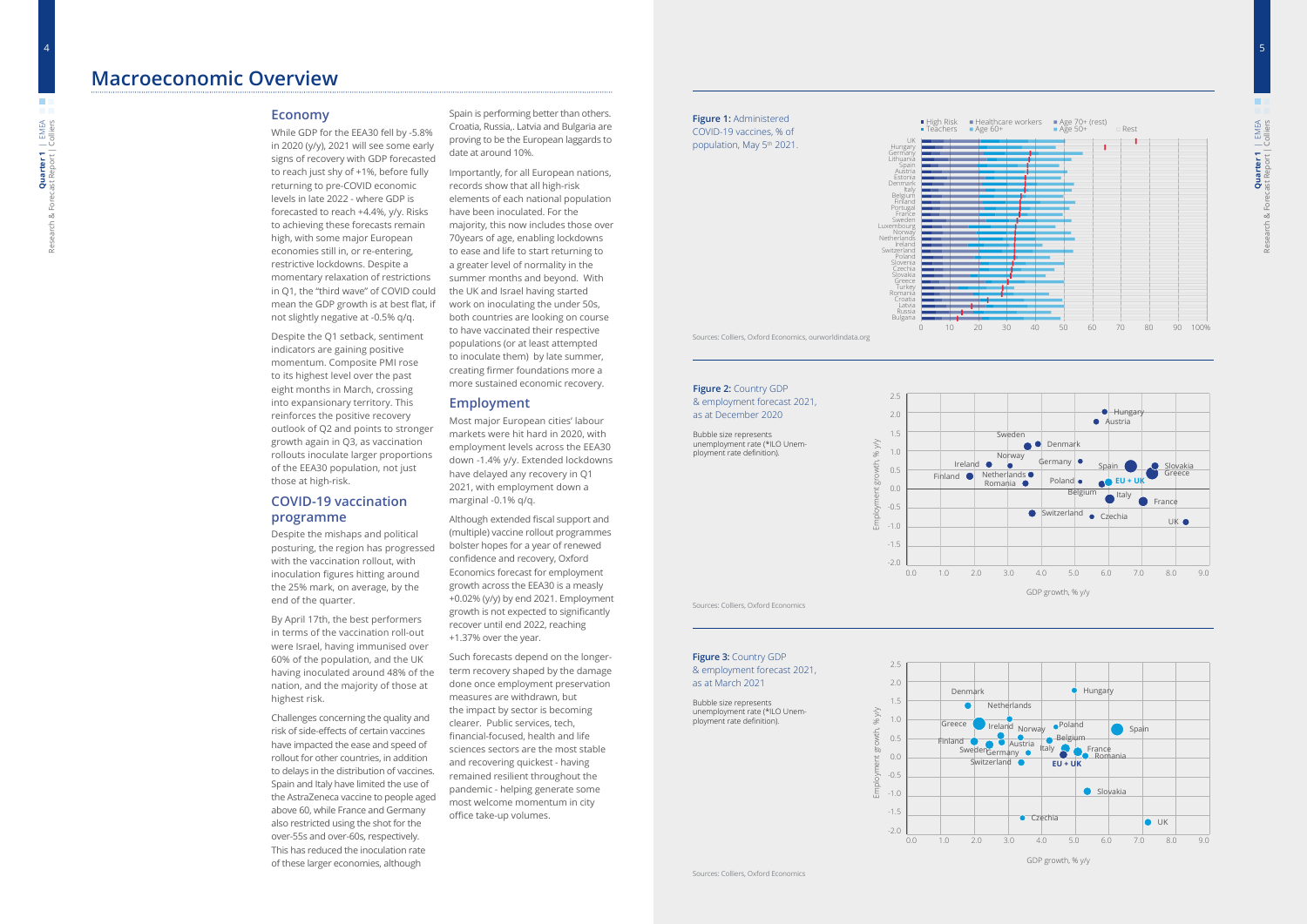## **Take-up**

While 2020's total take-up volumes were down -38% y/y, the year ended with momentum building during Q4 when take-up volumes were up +16% q/q. This momentum has continued, particularly in markets bolstered by renewed confidence in the economy and the lifting of restrictions – enabling a return to on-site inspections. Markets with the most encouraging Q1 (12-month) rolling take-up volumes have been Cologne (+21.3%), Barcelona (+18.3%) and Bratislava (+18.1%).

In London, our Q1 2021 data indicates there are 130 active requirements, totalling over 3 million for over 300,000 sq ft. Another sq ft. Around 50% of these occupiers are likely to commit to increasing their footprints, of which 30% are from the financial sector, and 27% are tech occupiers.

That said, aside from growth momentum witnessed across markets, the re-gearing or extension of existing leases continues to dominate take-up activity. Some highprofile examples include - Slaughter and May, Euler Hermes, Rabobank and Lendlease: all favouring lease renewals or extensions at their existing premises in London. The renegotiation of Credit Suisse in Atrium 2 (7,500 sqm) in Warsaw is another prime example.

While the pure-letting performance for Q1 shows volumes are still down in many markets, on balance, they are at least moving in the right direction. For example, in Berlin, 193,000 sqm was let, reflecting a circa 60% increase (y/y), exceeding the 10-year average by 23% - this was aided by several large leases over 10,000 sqm. Similarly, in Paris-CBD larger deals over 5,000 sqm marked a competitive comeback, with 13 deals over this size completing in Q1 2021 compared to just 23 for the whole of 2020. Stuttgart's Q1 tally saw a total of 63 transactions signed.

## **Pre-leasing**

Further confidence is echoed in the level of pre-let agreements signed. In Sofia, pre-leases accounted for 40% of Q1 volumes, with notable transactions including the pre-lease signed by Robert Bosch (2,479 sqm) and Proxiad (1,200 sqm). In Moscow, new supply coming to market is already 83% pre-let.

Birmingham  $\Box$  $P<sub>c</sub>$ 

Л

Another example is in London, where law firm Allen & Overy have entered early discussions with JV partners British Land & GI Pte over what could be the biggest office leasing deal in the city since the onset of the pandemic at the One Broadgate redevelopment example is Bytedance's (TikTok) recent announcement of a new HQ at Helical's Kaleidoscope in Farringdon, London's Mid-town district, at a top rent of £90 psf. This is typical of a more optimistic view of the market adopted by tenants in the UK capital during Q1.

# **Sub-letting**

Released "grey-space" has been a key factor in rising vacancy, albeit varying geographically. in Frankfurt, around 11% of vacant space is offered as sub-let. Both Prague and Budapest's offering is approximately 70,000 sqm; Budapest's offer creates circa 2% "grey-space" vacancy.

On a positive note, the level of sublet space is slowly plateauing, as Figure 5 shows, with many markets seeing drop-offs of around 5-15% q/q. By year-end 2020, London's tenant-release space was at a nine-year high, up +75% (2.3m sq ft)  $y/y -$  and increased again in January (+370,000 sq ft), the highest release of space since June 2020. By March 2021, only an additional 30,000 sq ft has come to market.

While the release of space is perceivably negative, some occupiers are taking advantage of the ready-for-occupation space on more cost-effective rents and terms – in Q1, around 150,000 sq ft of sub-leasing space was absorbed by occupiers in London.

7

6

#### **Figure 4:** 12 month rolling take-up changes, by market

Source: Colliers

Source: Colliers

#### **Figure 6:** Market indices, 2007 =100

# **Market overview: Demand**





| $< -20%$          | < 10%      | $< 0\%$         | $0\% <$   | 10% <             | 20%<    |
|-------------------|------------|-----------------|-----------|-------------------|---------|
| Paris La Defense  | Rotterdam  | London - City   | Stuttgart | Vienna            | Cologne |
| <b>Dublin</b>     | Dusseldorf | Warsaw          | Moscow    | <b>Bratislava</b> |         |
| <b>Birmingham</b> | Munich     | Bucharest       | Vilnius   | Barcelona         |         |
| London - West End | Madrid     | <b>Brussels</b> | Frankfurt |                   |         |
| Manchester        | Paris      | Rome            | Istanbul  |                   |         |
| <b>Budapest</b>   | Milan      |                 | Riga      |                   |         |
|                   | Amsterdam  |                 | Prague    |                   |         |
|                   | Sofia      |                 | Leeds     |                   |         |
|                   |            |                 | Hamburg   |                   |         |

"Aside from growth momentum witnessed across markets, the re-gearing or extension of existing leases continues to dominate take-up activity. "

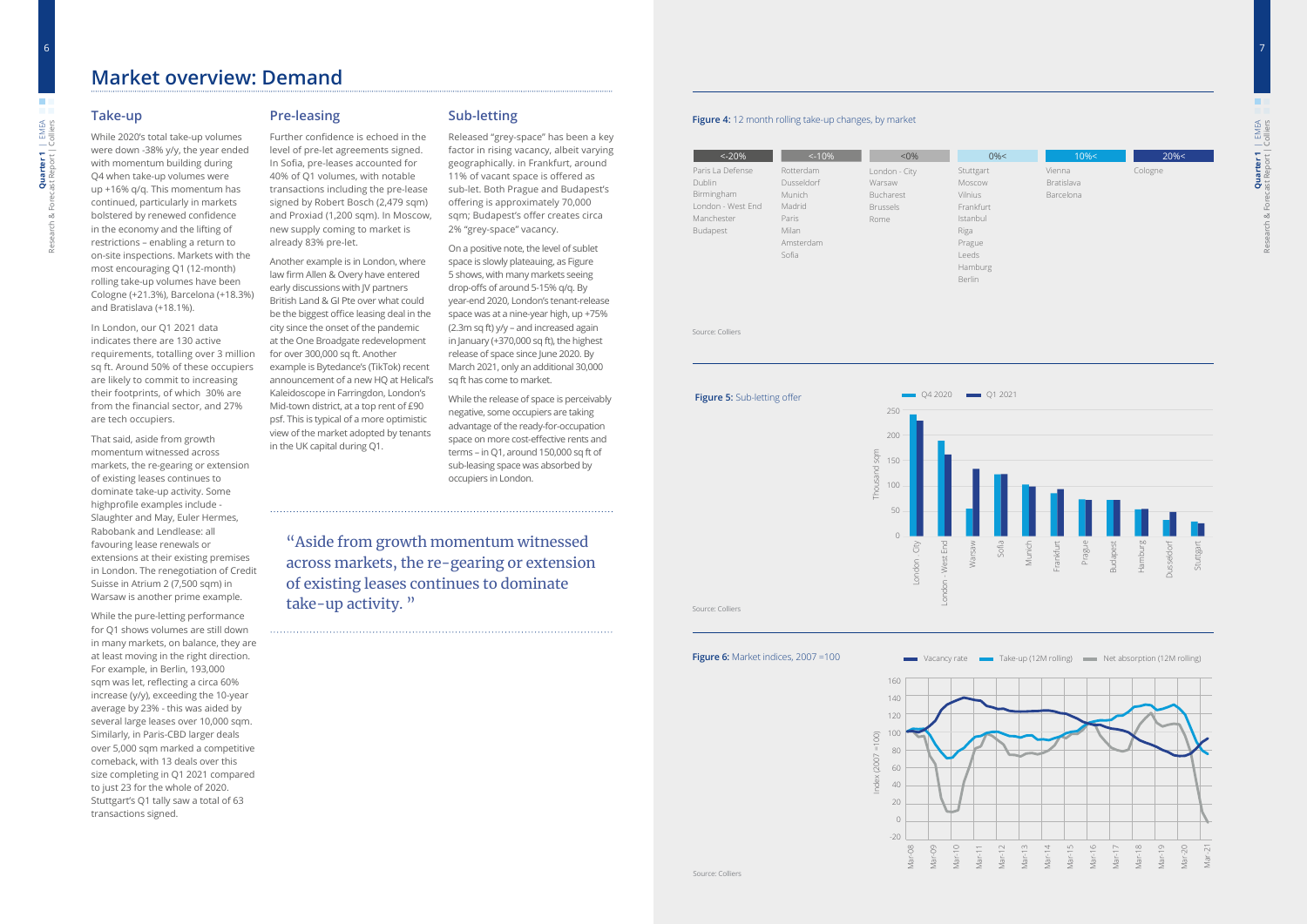**Quarter 1** | EMEA

**Quarter 1** | EMEA<br>ist Report | Colliers

Research & Forecast Report | Colliers

9

**Figure 7:** Absorption vs. availability



#### **Figure 8:** Vacancy rate changes, Q1/20 vs Q1/21

"Once take-up begins to ramp up, and delays or even reductions to active pipelines show through, vacancy will soon begin falling."

# **Vacancy & availability**

Unsurprisingly, vacancy has risen in the last twelve months. However, bar over-supplied locations, the movement has been manageable, remaining below the levels immediately post-GFC and below 10%. Some markets have already seen corrections by Q1-end, notably: Manchester (-66bps), Riga (-94bps), Cologne (-16bps) and Vienna (-30bps). Cologne's -16bps movement mirrored a +13% increase in take-up q/q fuelled by three large Public Sector deals accounting for 60% of their total Q1 volumes (78,000 sqm).

Even though our 12-month forecasts indicate 73% of markets expect further outward movement in 2021, we expect this to be short-lived. Once take-up begins to ramp up, and delays or even reductions to active pipelines show through, vacancy will soon begin falling. However, we are likely to see growing divergence between the availability and performance of Grade A and non-Grade A space. The proliferation of vacancy and sub-let space is mainly from poorer quality, non-retro-fitted space, and this is expected to expand. Many landlords are reluctant or unable to refit this secondary stock it under current market conditions, with a large proportion of ill-purposed, second-hand stock now offloaded as surplus, sub-let space.



Conversely, many large occupiers are seeking to secure the "best in class" product, with requirements in motion several years in advance of ideal occupation dates, out of fear of missing out due to the scarcity of new, quality product coming to market. This is creating a two-tier market, bifurcating rental values in prime and second-hand stock.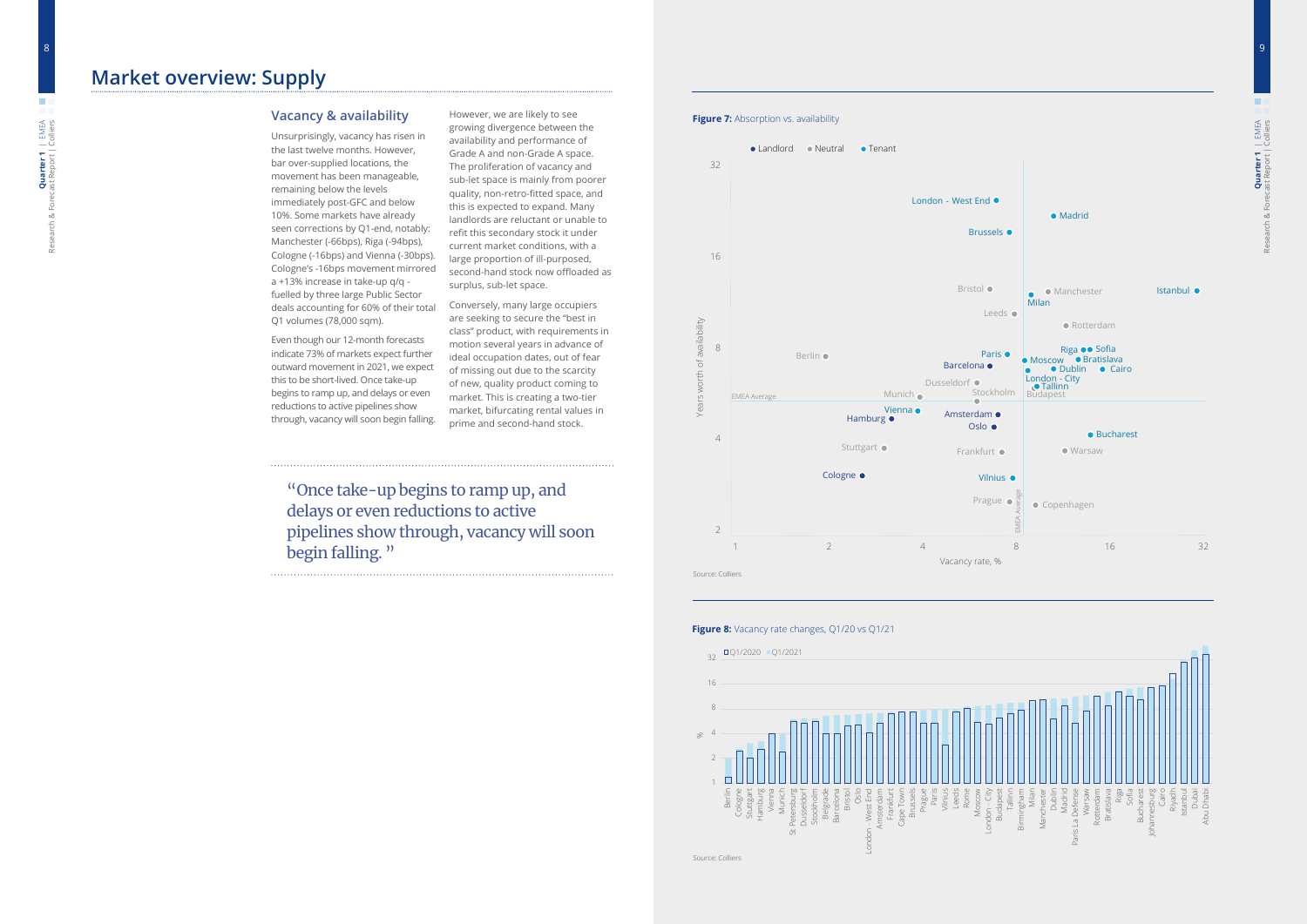10

Research & Forecast Report | Colliers **Quarter 1** | EMEA<br>ast Report | Colliers **Quarter 1** | EMEA

"Rental incentives will be key in the years ahead to maintaining occupancy in lower grade stock, particularly in secondary locations."

**Figure 10:** Prime CBD rental growth, year-on-year, by markets

# **Market overview: Costs & occupier conditions**

## **Rental performance and incentives**

Across the EMEA territory, some 83% of markets indicated stable prime headline rents in Q1, increasing from the 71% recorded in Q4 2020. What is perhaps more telling is that markets monitoring secondary space also recorded an increase in stable rent conditions – up from 73% in Q4 2020 to 79% at end Q1 2021.

Contributing to holding headline rents firm is the rising incentive levels which have helped counterbalance the pandemic's impact. In London – West End & London – City, they have risen again in Q1 to 28 months per (10-year) term and in Prague, increasing from 6.5 months per

term to 7 months (on a typical 5-year term). Others remain flat on Q4, notably Frankfurt and Milan, as Figure 12 shows. However, it appears landlord concessions are beginning to plateau, in line with an uptick in activity and improving economic conditions. Berlin incentives, for example, have now fallen back to pre-COVID-19 terms after a temporary increase to 3-months per term.

Rental incentives will be key in the years ahead to maintaining occupancy in lower grade stock, particularly in secondary locations. For prime space that "ticks all the occupier's boxes" we expect to see higher rental premiums with limited incentives.

# **Occupier conditions**

By Q1-end, 43% of markets remain tenant-favourable, which is no change on year-end. However, our 12-month outlooks predict occupier conditions will push further to being tenant favourable, which now captures 54% of the vote. Landlord-favourable conditions are expected to diminish to just 8% of markets - their lowest share in our index to date. 2021 represents a significant window of opportunity for occupiers to act upon incentivised market conditions before the new cycle kicks. The speed of change in the London market over Q1 provides an indication of how quickly conditions can change, particularly in low vacancy and availability locations.

Source: Colliers







**Figure 9:** Evolution of occupier conditions, by % of markets



|                  | Stable                                         |                                                                                   |                                                                                                                                                             |                                                                                                                                                              |
|------------------|------------------------------------------------|-----------------------------------------------------------------------------------|-------------------------------------------------------------------------------------------------------------------------------------------------------------|--------------------------------------------------------------------------------------------------------------------------------------------------------------|
| $-8.8$<br>$-7.9$ | $-5.8$<br>$-5.7$<br>$-5.6$<br>$-4.5$<br>$-4.2$ | <b>Rental decline</b><br>$-3.1$<br>$-3.0$<br>$-2.9$<br>$-2.4$<br>$-2.2$<br>$-1.9$ | <b>Bratislava</b><br>Abu Dhabi<br>Warsaw<br>Istanbul<br>Madrid<br>Lyon<br>Budapest<br>Krakow<br>Belgrade<br>Porto<br>Munich<br>Prague<br>Paris - La Défense | Amsterdam<br><b>Brussels</b><br>Zagreb<br>Hamburg<br>Stuttgart<br>Dublin<br>Milan<br>Rome<br>Bucharest<br>Moscow<br>Barcelona<br>Birmingham<br>London - City |
| Source: Colliers |                                                |                                                                                   | -1.3 Stockholm<br>-1.2 St Petersburg<br>-1.1 Frankfurt                                                                                                      | London - West E<br>Manchester                                                                                                                                |

Click here for our latest